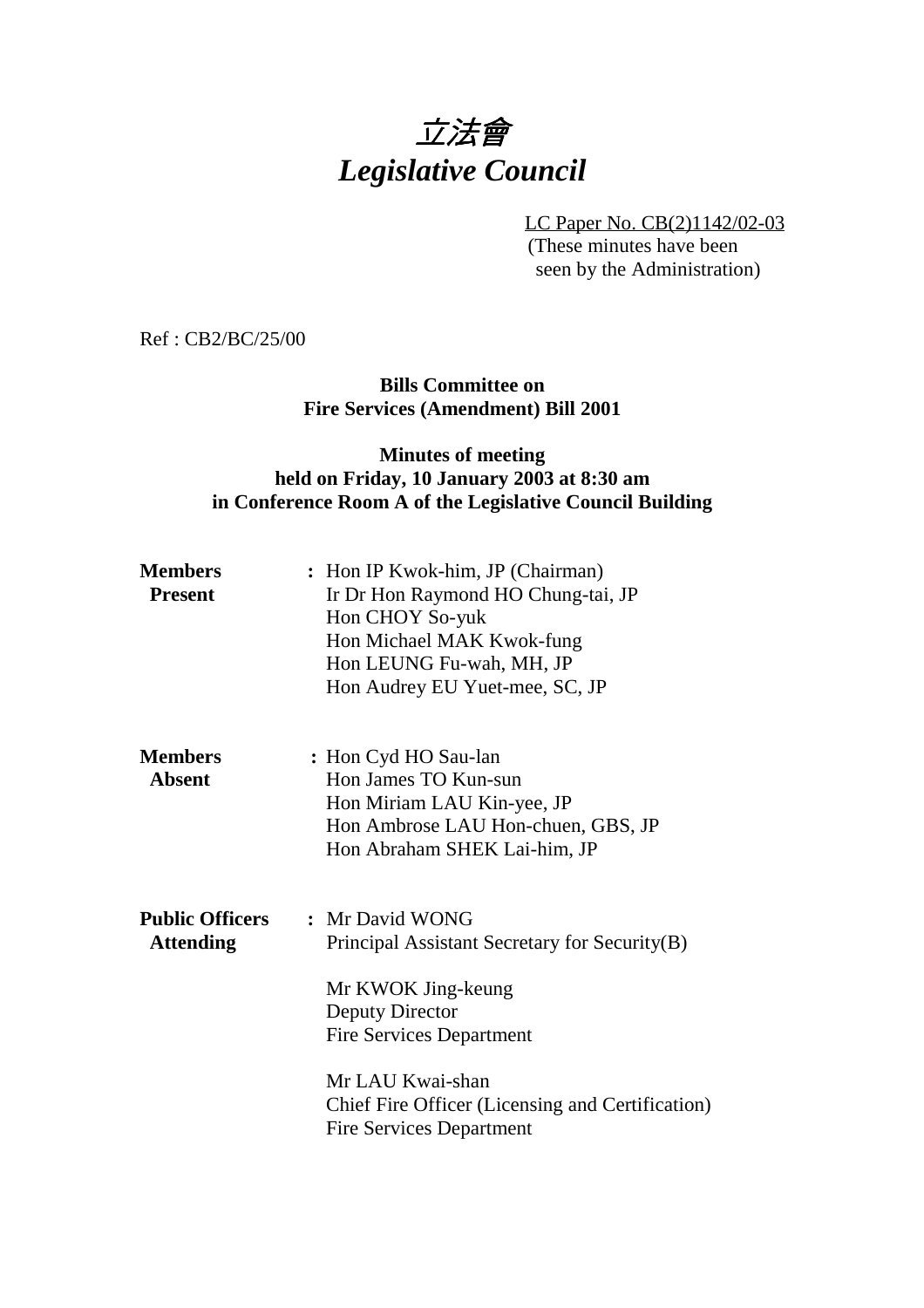|                                      | Mr K P LAI, Allen<br><b>Senior Government Counsel</b><br>Department of Justice |
|--------------------------------------|--------------------------------------------------------------------------------|
|                                      | Miss Agnes CHEUNG<br><b>Assistant Secretary for Security (B2)</b>              |
| <b>Clerk</b> in<br><b>Attendance</b> | : Miss Flora TAI<br>Chief Assistant Secretary (2)2                             |
| <b>Staff</b> in<br><b>Attendance</b> | : Miss Connie FUNG<br><b>Assistant Legal Adviser 3</b>                         |
|                                      | Mr Stanley MA<br>Senior Assistant Secretary (2)6                               |

#### **I. Confirmation of minutes and matters arising**

Confirmation of minutes [LC Paper No. CB(2)781/02-03]

The minutes of the meeting held on 10 December 2002 were confirmed.

Matters arising [LC Paper No. CB(2)782/02-03(01)]

2. The Administration briefed the Bills Committee on the Administration's response to issues raised at the meeting on 10 December 2002 and the Committee Stage amendments (CSAs) to be proposed by the Administration (index of proceedings attached at **Annex**).

**II. Clause-by-clause examination of the Bill** [LC Paper Nos. CB(3)826/00-01, CB(2)2563/01-02(02), Annex I to CB(2)782/02-03(01) and CB(2)782/02-03(02)]

3. The Bills Committee completed the clause-by-clause examination of the Bill from clause 10 (proposed section  $25(1)(hh)$ ) to the schedule (index of proceedings attached at **Annex**).

4. At the Chairman's request, Assistant Legal Adviser 3 undertook to check whether a fine at level 3 and an imprisonment for 6 months under clause 11 of the Bill for the offence of resisting, obstructing or delaying Fire Services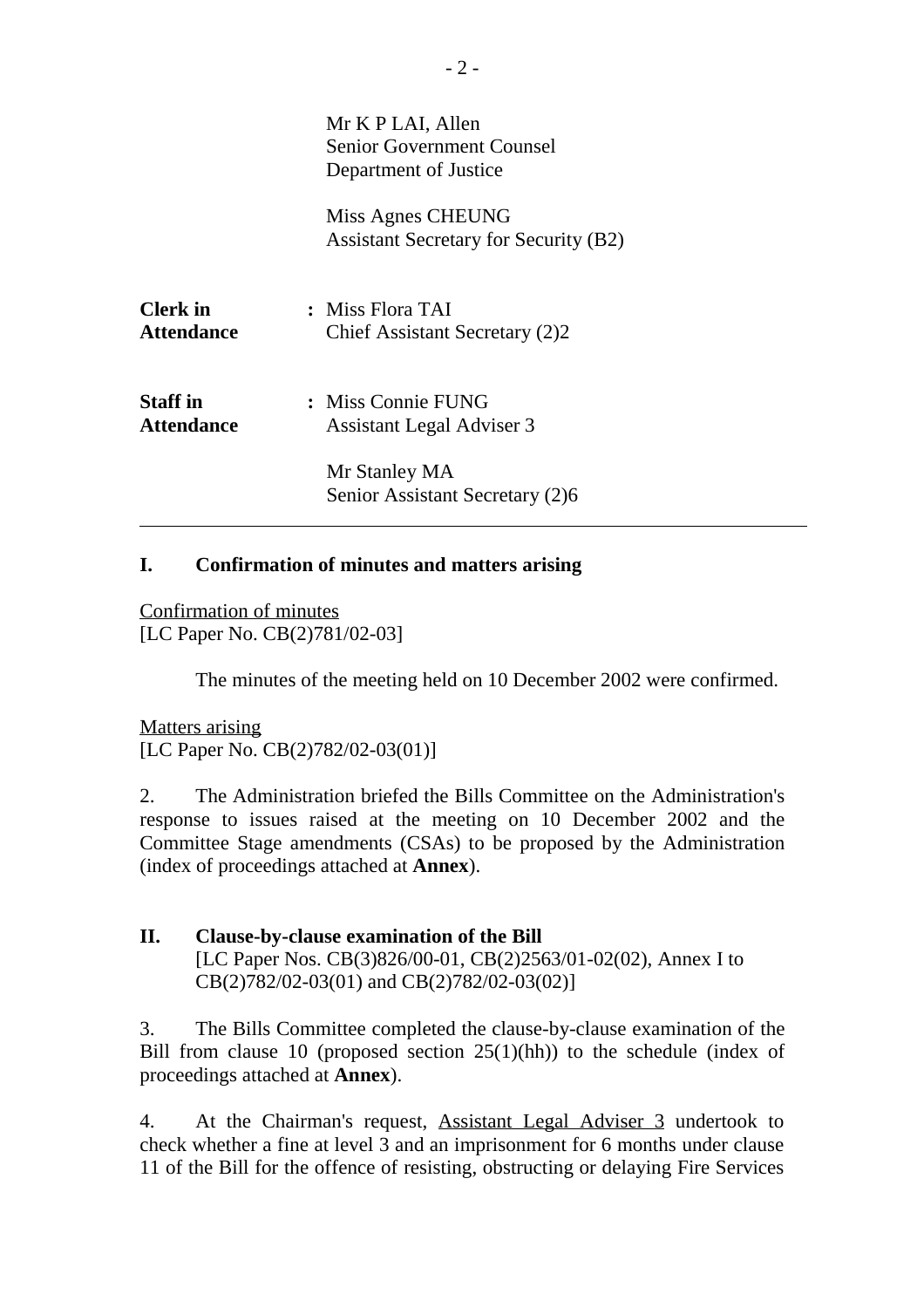Department officers in the discharge of their duties without reasonable excuse were comparable to the penalties for similar offences in other ordinances. Members raised no further queries.

(*Post-meeting note* : ALA3 has compared the penalties for obstructing public officers in the execution of their duties in the Police Force Ordinance, Public Health and Municipal Services Ordinance, Fixed Penalty (Public Cleanliness Offences) Ordinance and Karaoke Establishments Ordinance. The level of fine for the offence in these Ordinances ranged from level 2 to level 5 and the maximum imprisonment term was 6 months.)

#### **III. Any other business**

Committee Stage amendments proposed by the Administration

5. Members examined the CSAs proposed by the Administration as at 10 January 2003 which were set out in Annex I to CB(2)782/02-03(01). Members raised no objection to these proposed CSAs.

Legislative timetable

6. In response to the Chairman, Principal Assistant Secretary for Security(B) informed the Bills Committee that the Administration tentatively planned to resume the Second Reading debate on the Bill at the Council meeting of 19 February 2003. Members agreed that the Bills Committee could report to the House Committee on 7 February 2003 supporting the resumption of the Second Reading debate on the Bill on 19 February 2003. The Chairman advised the Administration that the deadline for giving notice of resumption of Second Reading debate and CSAs would be 10 February 2003.

(*Post-meeting note* : The Administration has subsequently informed the Bills Committee of its plan to further propose a few minor CSAs in the light of comments received since the introduction of the Bill. A proposal would be submitted for members' consideration as soon as possible. In light of the development, the Bills Committee would not report to the House Committee on 7 February 2003 pending consideration of the CSAs to be submitted by the Administration.)

7. There being no other business, the meeting ended at 9:35 am.

Council Business Division 2 Legislative Council Secretariat 11 February 2003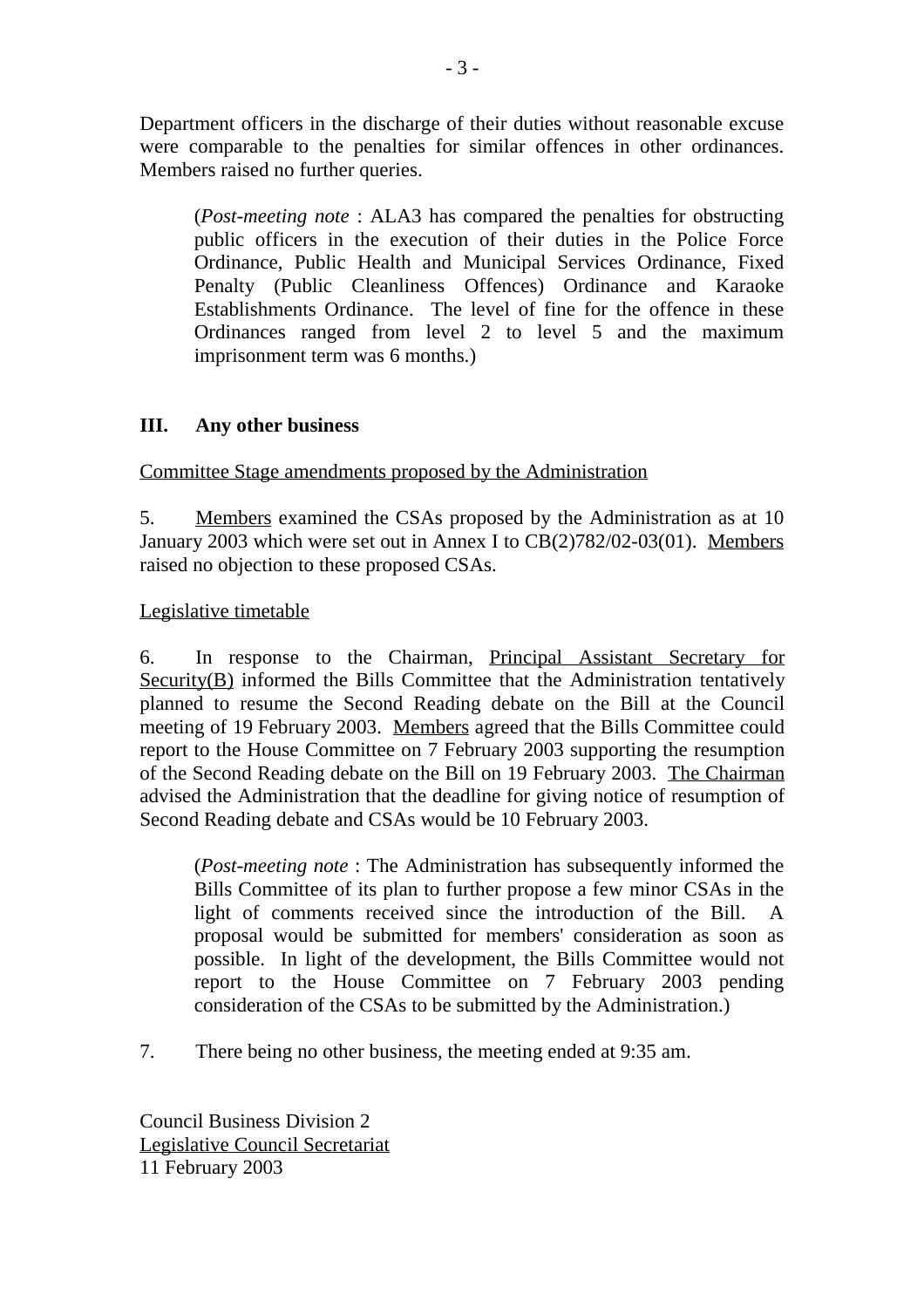#### **Annex**

#### **Proceedings of the meeting of the Bills Committee on Fire Services (Amendment) Bill 2001 on Friday, 10 January 2003 at 8:30 am in Conference Room A of the Legislative Council Building**

| Time marker Speaker |                  | Subject(s)                                                   | <b>Action</b> |
|---------------------|------------------|--------------------------------------------------------------|---------------|
|                     |                  |                                                              | required      |
| $0000 - 0201$       | Chairman         | Confirmation of minutes                                      |               |
| $0202 - 0527$       | Admin            | Briefing on the Admin's paper for the meeting                |               |
|                     | Chairman         |                                                              |               |
|                     | ALA3             |                                                              |               |
| $0528 - 0715$       | Chairman         | Continuation of clause-by-clause examination of the Bill     |               |
| $0716 - 0825$       | Chairman         | Clause 10 -proposed section $25(1)(hh)$                      |               |
|                     | Admin            |                                                              |               |
| $0826 - 1137$       | Chairman         | Clause 10 - proposed section $25(1)(\text{hi})\&(\text{hl})$ |               |
|                     | Admin            |                                                              |               |
| $1138 - 1310$       | Chairman         | Clause 10 - proposed section $25(1)(hj) \& (hk)$             |               |
|                     | Admin            |                                                              |               |
| $1311 - 1433$       | Chairman         | Clause 10 - proposed section 25(2)                           |               |
| 1434 - 1818         | Admin            | Clause 10 - proposed section 25(3)                           |               |
| 1819 - 2233         | Chairman         | Clause 11 - Offences                                         | $ALA3 - see$  |
|                     | Admin            |                                                              | para 4 of     |
|                     | Hon Audrey EU    |                                                              | the minutes   |
|                     | Hon LEUNG Fu-wah |                                                              |               |
| 2234 - 2718         | Chairman         | Clause 12 - Amendment of the level of fine                   |               |
|                     | Admin            | Clause 13 - Forms                                            |               |
| $2719 - 2837$       | Chairman         | Clause 14 - Ranks in the Fire Services Department            |               |
|                     | Admin            |                                                              |               |
| $2838 - 3053$       | Chairman         | Clause 15 - Posts specified for the purposes of section      |               |
|                     | Admin            | 3(2)                                                         |               |
| $3054 - 3205$       | Chairman         | Clause 16 - Powers of disciplinary board in Regulation       |               |
|                     | Admin            | $11(3)$ & (4) of the Fire Services<br>(Installation          |               |
|                     |                  | <b>Contractors</b> ) Regulations                             |               |